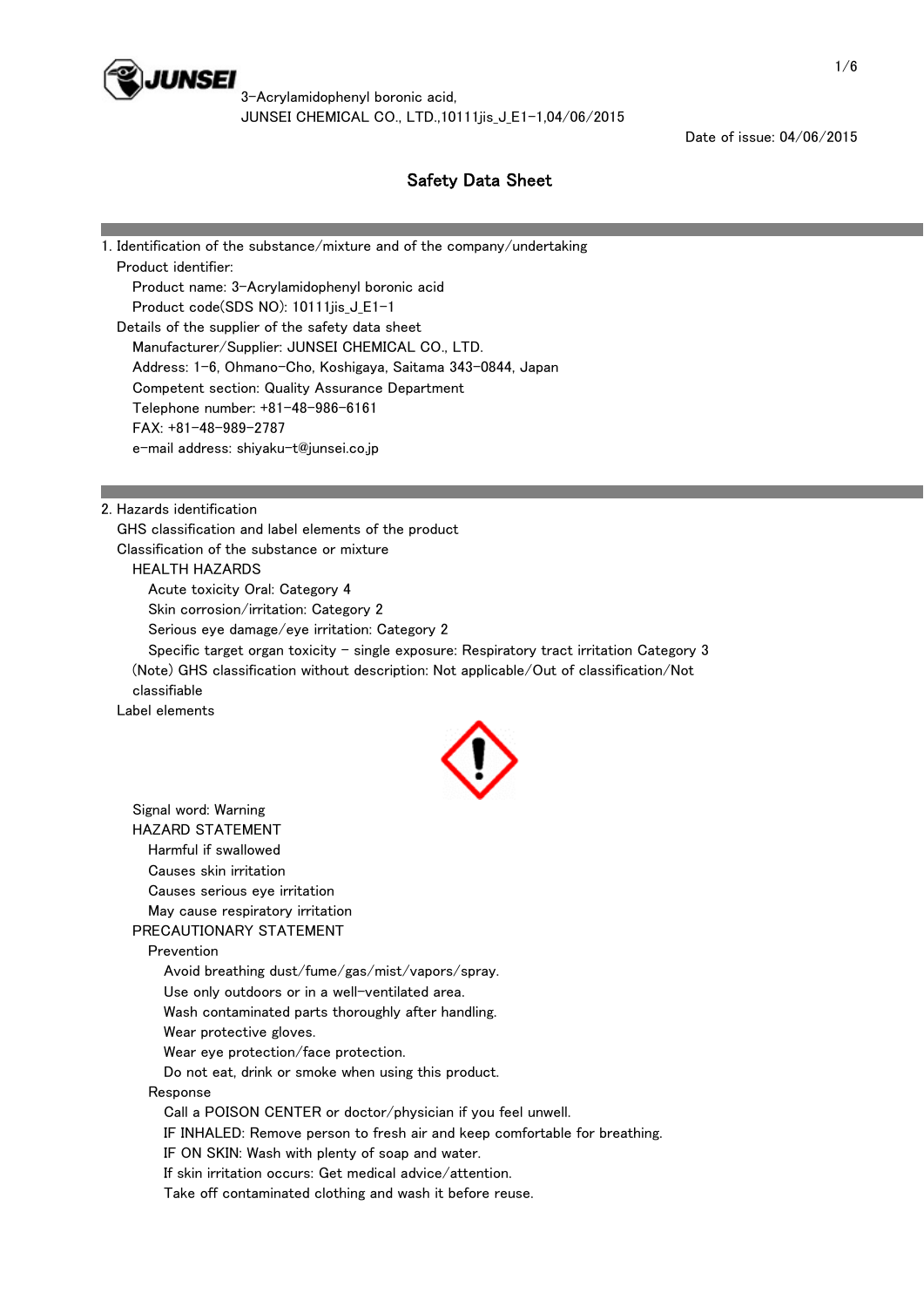

3-Acrylamidophenyl boronic acid,

JUNSEI CHEMICAL CO., LTD.,10111iis J E1-1,04/06/2015

IF IN EYES: Rinse cautiously with water for several minutes. Remove contact lenses, if

present and easy to do. Continue rinsing.

If eye irritation persists: Get medical advice/attention.

Rinse mouth.

IF SWALLOWED: Call a POISON CENTER or doctor/physician if you feel unwell.

#### **Storage**

Store in a well-ventilated place. Keep container tightly closed.

Store locked up.

#### **Disposal**

Dispose of contents/container in accordance with local/national regulation.

## 3. Composition/information on ingredients

Substance/Mixture:

**Substance** 

 Ingredient name:3-Acrylamidophenylboronic acid Content(%):97.0 < Chemical formula:C9H10BNO3 CAS No.:99349-68-5 MW:190.99

## 4. First-aid measures

Descriptions of first-aid measures

General measures

Call a POISON CENTER or doctor/physician if you feel unwell.

#### IF INHALED

Remove person to fresh air and keep comfortable for breathing.

Call a POISON CENTER or doctor/physician if you feel unwell.

## IF ON SKIN(or hair)

Take off immediately all contaminated clothing. Rinse skin with water/shower.

Wash with plenty of soap and water.

If skin irritation or rash occurs: Get medical advice/attention.

If skin irritation occurs: Get medical advice/attention.

## IF IN EYES

 Rinse cautiously with water for several minutes. Remove contact lenses, if present and easy to do. Continue rinsing.

If eye irritation persists: Get medical advice/attention.

## IF SWALLOWED

Rinse mouth.

Call a POISON CENTER or doctor/physician if you feel unwell.

## 5. Fire-fighting measures

Extinguishing media

Suitable extinguishing media

In case of fire, use water mist, foam, dry powder, CO2.

Specific hazards arising from the substance or mixture

Containers may explode when heated.

Fire may produce irritating, corrosive and/or toxic gases.

Runoff from fire control or dilution water may cause pollution.

Advice for firefighters

Specific fire-fighting measures

Evacuate non-essential personnel to safe area.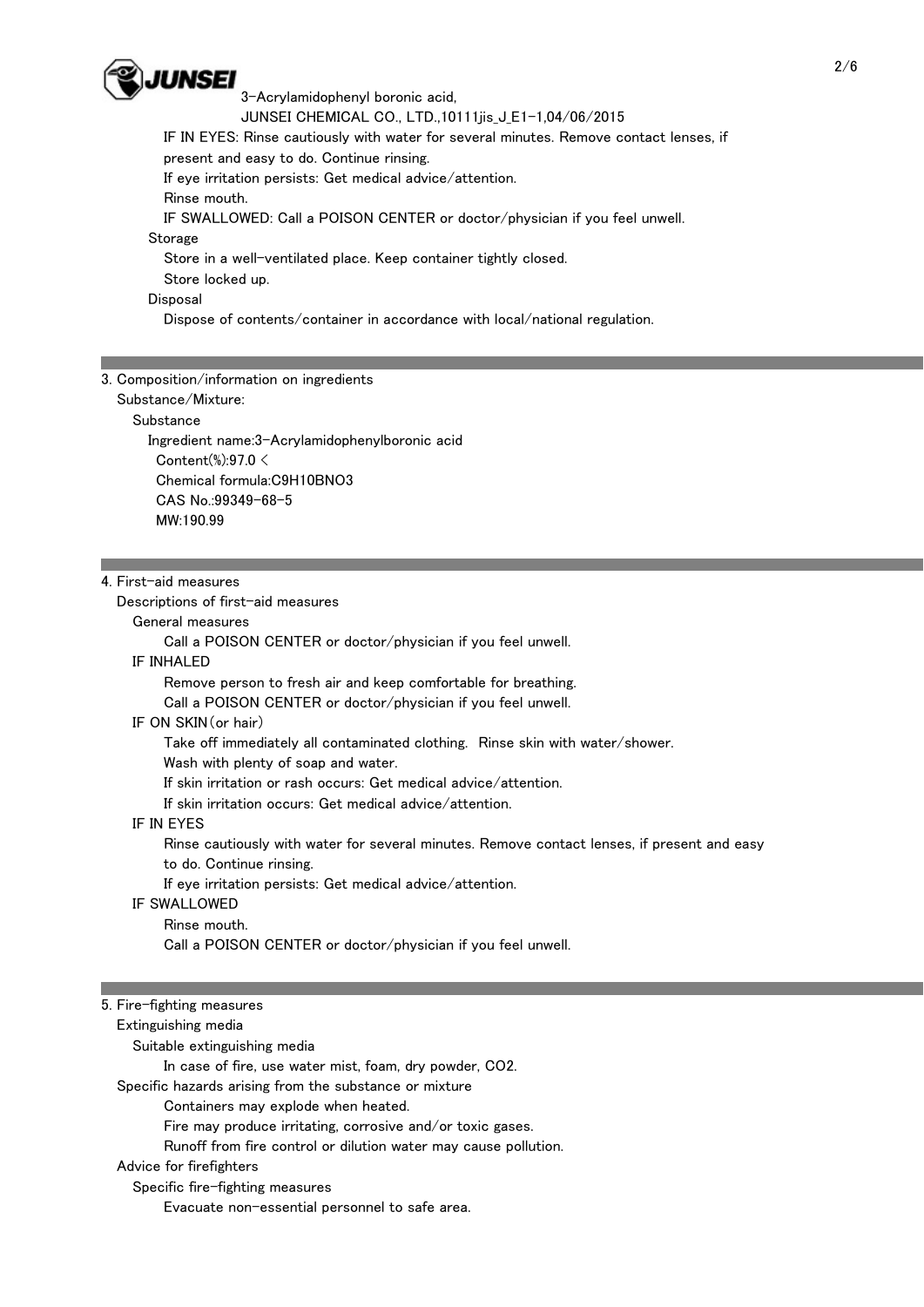

3-Acrylamidophenyl boronic acid,

JUNSEI CHEMICAL CO., LTD.,10111ijs J E1-1,04/06/2015

Special protective equipment and precautions for fire-fighters

Wear fire/flame resistant/retardant clothing.

Wear cold insulating gloves/face shield/eye protection.

 Firefighters should wear self-contained breathing apparatus with full face peace operated positive pressure mode.

6. Accidental release measures

 Personnel precautions, protective equipment and emergency procedures Ventilate area after material pick up is complete. Wear proper protective equipment. Environmental precautions Avoid release to the rivers, lakes, ocean, groundwater. Methods and materials for containment and cleaning up Sweep up, place in a bag and hold for waste disposal. Preventive measures for secondary accident Collect spillage.

7. Handling and storage

 Precautions for safe handling Preventive measures (Exposure Control for handling personnel) Avoid breathing dust/fume/gas/mist/vapors/spray. (Protective measures against fire & explosion) Keep away from heat/sparks/open flames/hot surfaces.  $-$  No smoking. Exhaust/ventilator Exhaust/ventilator should be available. Safety treatments Avoid contact with skin. Avoid contact with eyes. Avoid breathing dust, vapor, mist, or gas. Safety Measures/Incompatibility Use only outdoors or in a well-ventilated area. Wear protective gloves, protective clothing or face protection. Wear protective gloves. Wear eye protection/face protection. Use personal protective equipment as required. When using do not eat, drink or smoke. Conditions for safe storage, including any incompatibilities Recommendation for storage Store in a well-ventilated place. Keep container tightly closed. Keep cool. Protect from sunlight. Store locked up.

8. Exposure controls/personal protection

Exposure controls

Appropriate engineering controls

Do not use in areas without adequate ventilation.

Eye wash station should be available.

Washing facilities should be available.

Individual protection measures

Respiratory protection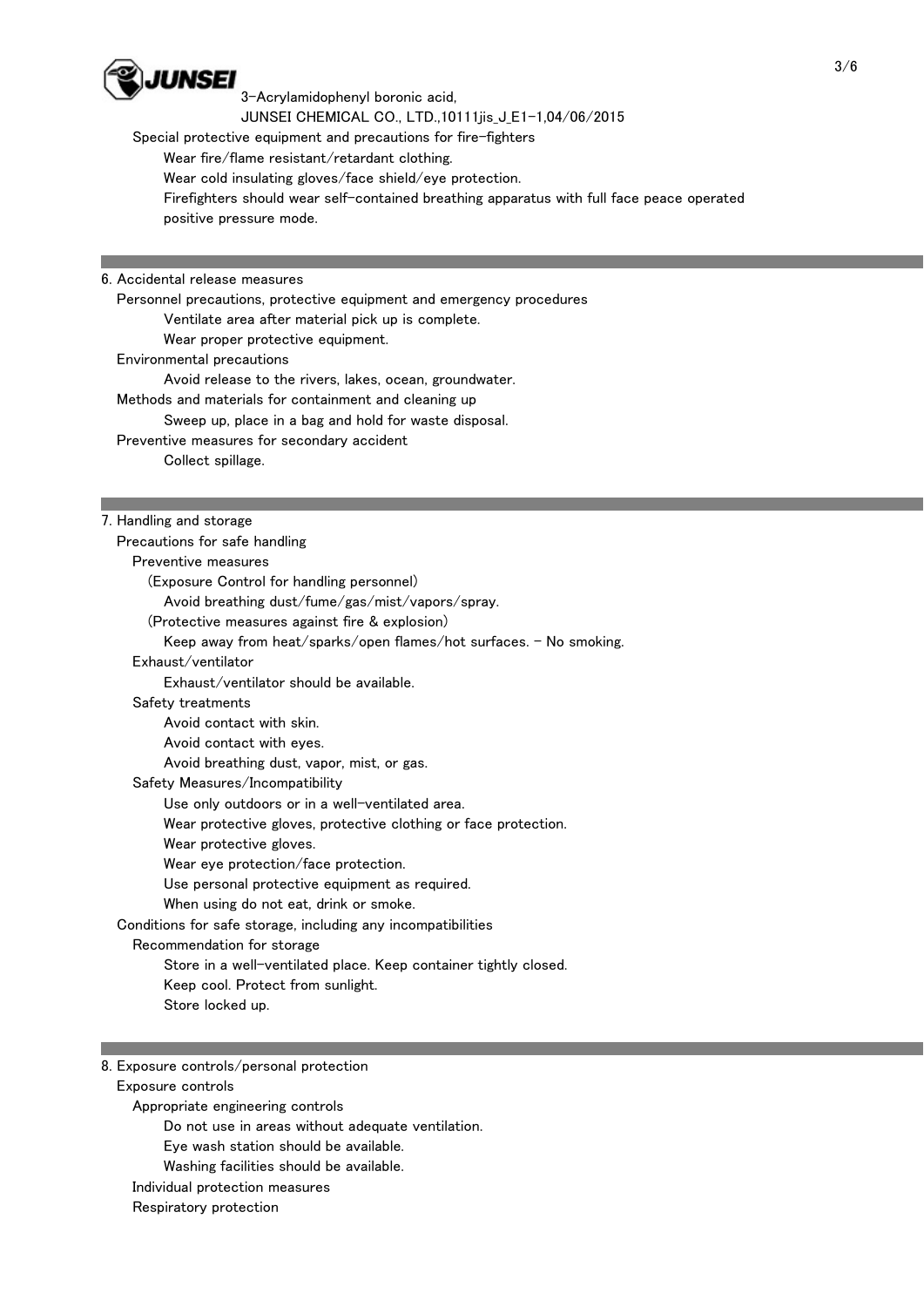

3-Acrylamidophenyl boronic acid,

JUNSEI CHEMICAL CO., LTD.,10111ijs J E1-1,04/06/2015

Wear positive pressure self-contained breathing apparatus (SCBA).

Hand protection

Wear protective gloves.

Eye protection

 Wear eye/face protection. Safety and Health measures

Wash … thoroughly after handling.

Do not eat, drink or smoke when using this product.

Take off contaminated clothing and wash it before reuse.

# 9. Physical and Chemical Properties

 Information on basic physical and chemical properties Physical properties Appearance: Solid Color: Off-white Odor data N.A. pH data N.A. Phase change temperature Initial Boiling Point/Boiling point data N.A. Melting point/Freezing point data N.A. Decomposition temperature data N.A. Flash point data N.A. Auto-ignition temperature data N.A. Explosive properties data N.A. Vapor pressure data N.A. Vapor density data N.A. Specific gravity/Density data N.A. Solubility Solubility in water: Insoluble n-Octanol /water partition coefficient data N.A.

## 10. Stability and Reactivity

 Chemical stability Stable under normal storage/handling conditions. Conditions to avoid Contact with incompatible materials. Open flames. Heat. Incompatible materials Strong oxidizing agents Hazardous decomposition products Carbon oxides, Nitrogen oxides, Boron oxides

11. Toxicological Information Information on toxicological effects No Acute toxicity data available No Irritant properties data available No Allergenic and sensitizing effects data available No Mutagenic effects data available No Teratogenic effects data available

No Carcinogenic effects data available

No reproductive toxicity data available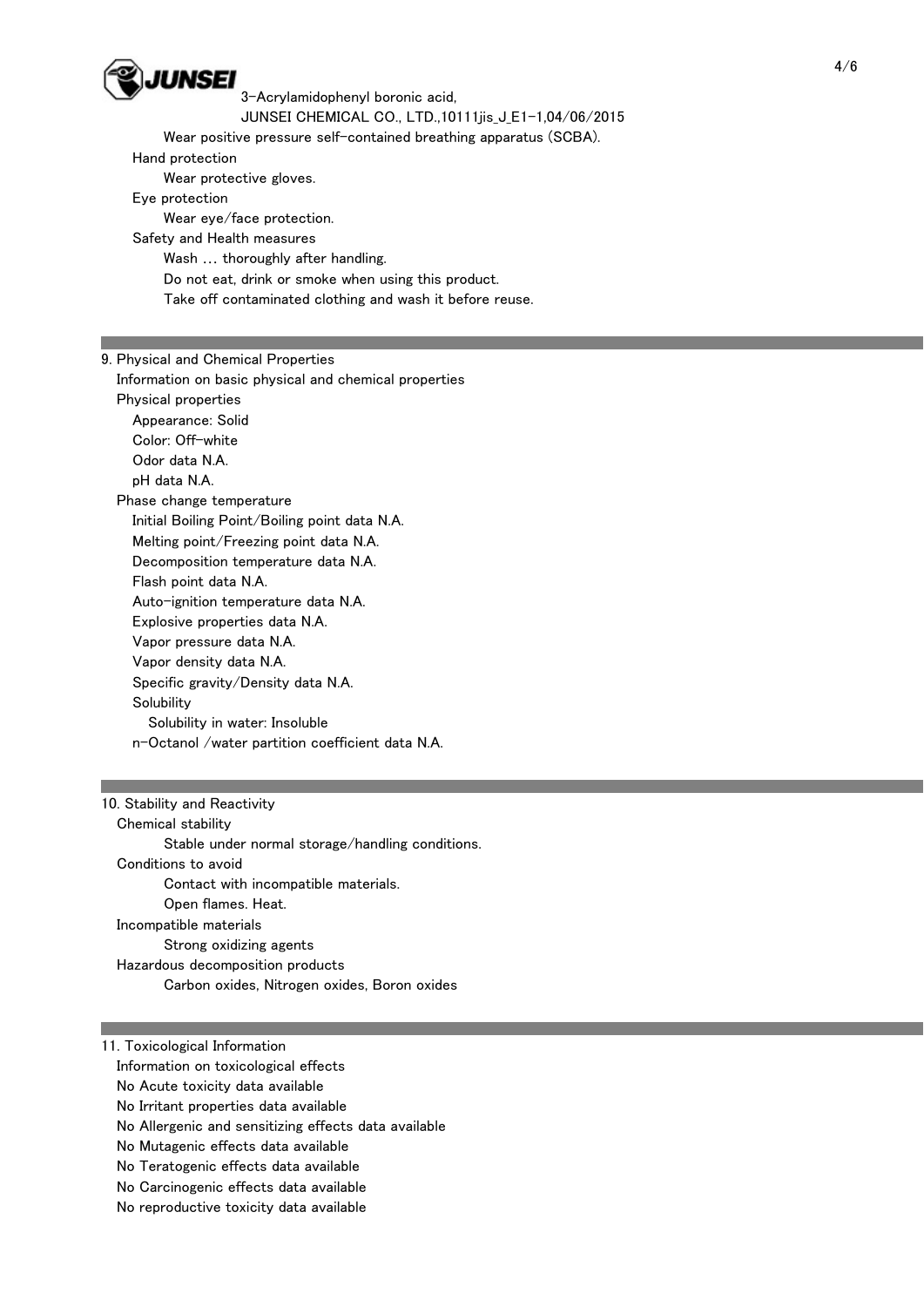

3-Acrylamidophenyl boronic acid, JUNSEI CHEMICAL CO., LTD.,10111iis J E1-1,04/06/2015

No STOT-single/repeated exposure data available

No Aspiration hazard data available

#### 12. Ecological Information

**Toxicity** 

No Aquatic toxicity data available

No Persistence and degradability data available

No Bioaccumulative potential data available

#### 13. Disposal considerations

Waste treatment methods

Dispose of contents/container in accordance with local/national regulation.

14. Transport Information UN No, UN CLASS Not applicable to UN NO.

#### 15. Regulatory Information

Other regulatory information

 We are not able to check up the regulatory information in regard to the substances in your country or region, therefore, we request this matter would be filled by your responsibility. Regulatory information with regard to this substance in your country or in your region should be examined by your own responsibility.

 Ensure this material in compliance with federal requirements and ensure conformity to local regulations.

#### 16. Other information

GHS classification and labelling

Acute Tox. 4: H302 Harmful if swallowed

Skin Irrit. 2: H315 Causes skin irritation

Eye Irrit. 2: H319 Causes serious eye irritation

STOT SE 3: H335 May cause respiratory irritation

Reference Book

 Globally Harmonized System of classification and labelling of chemicals, (5th ed., 2013), UN Recommendations on the TRANSPORT OF DANGEROUS GOODS 18th edit., 2013 UN Classification, labelling and packaging of substances and mixtures (table3-1 ECNO6182012) 2012 EMERGENCY RESPONSE GUIDEBOOK(US DOT)

2014 TLVs and BEIs. (ACGIH)

http://monographs.iarc.fr/ENG/Classification/index.php

Supplier's data/information

 Chemical Risk Information Platform (CHRIP)(NITE) http://www.safe.nite.go.jp/japan/db.html GHS Classification Guidance for Enterprises 2013 Revised Edition (August, 2013,METI)

Other information

 This information contained in this data sheet represents the best information currently available to us. However, no warranty is made with respect to its completeness and we assume no liability resulting from its use. It are advised to make their own tests to determinate the safety and suitability of each such product or combination for their own purposes.

The data given here is based on current knowledge and experience. The purpose of this